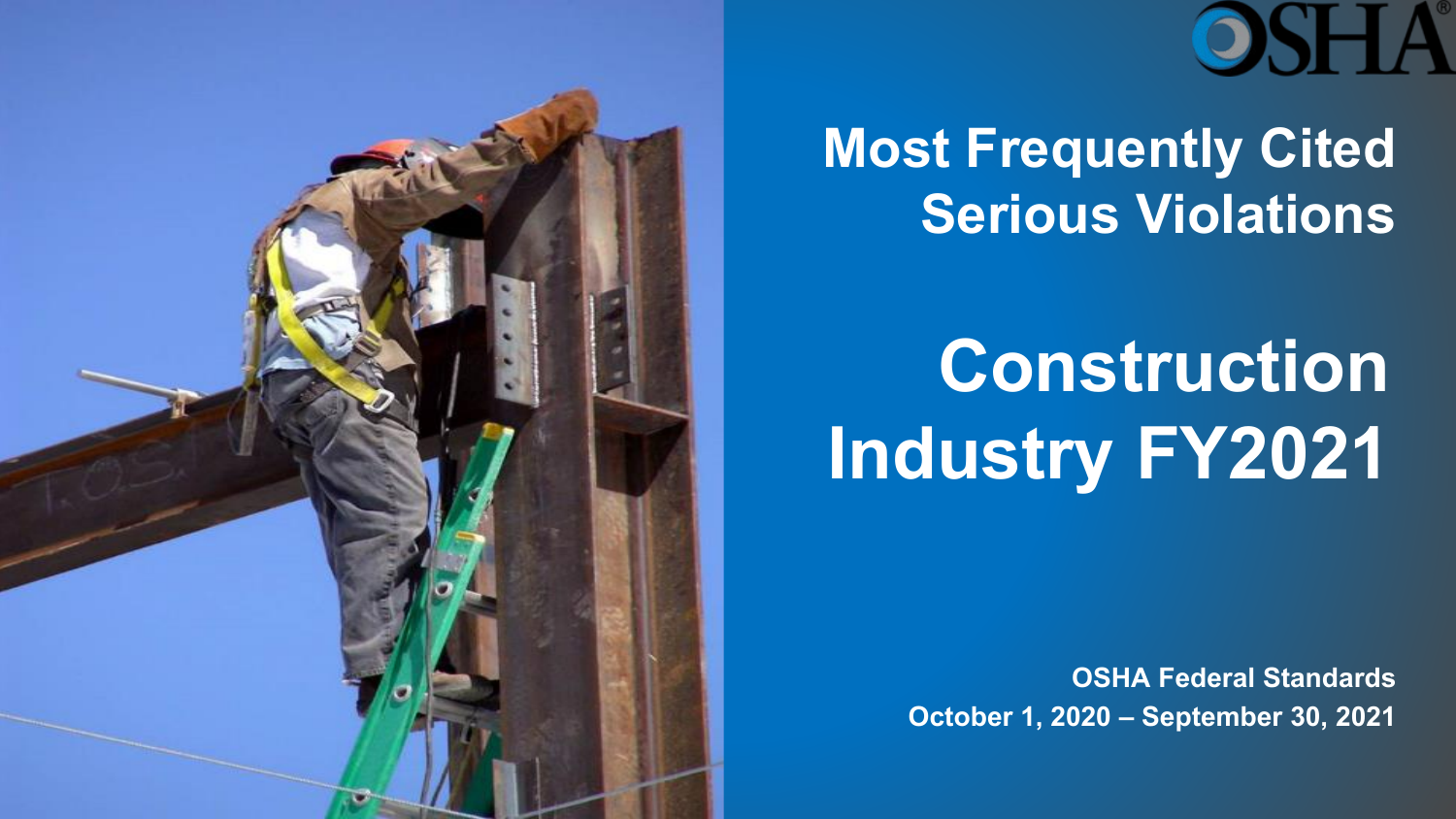#### **Most Frequently Cited Serious Violations in Construction FY 2021**

**29 CFR 1926.** 

**CFR 1926** 

82

| $\geq$ | .501(b)(13)   | FALL PROTECTION - RESIDENTIAL CONSTRUCTION<br>3,704                                    |
|--------|---------------|----------------------------------------------------------------------------------------|
| ш      | .102(a)(1)    | EYE & FACE PROTECTION - USE OF APPROPRIATE PROTECTION<br>1,408                         |
| $>\,$  | .1053(b)(1)   | LADDERS - NOT EXTENDED 3 FEET ABOVE LANDING<br>1.268                                   |
| Σ      | .503(a)(1)    | FALL PROTECTION - TRAINING FOR THOSE EXPOSED TO FALL HAZARDS<br>1,132                  |
| LL 3   | .100(a)       | HEAD PROTECTION - USE OF PROTECTION<br>818                                             |
| $\geq$ | .501(b)(1)    | FALL PROTECTION - UNPROTECTED SIDES & EDGES<br>664                                     |
|        | .453(b)(2)(v) | AERIAL LIFTS - FALL PROTECTION WHILE IN BASKET<br>465                                  |
| C      | .21(b)(2)     | GENERAL SAFETY & HEALTH PROVISION - RECOGNITION & AVOIDANCE OF UNSAFE HAZARDS<br>412   |
| C      | .20(b)(1)     | <b>GENERAL SAFETY &amp; HEALTH PROVISION - ACCIDENT PREVENTION PROGRAMS</b><br>402     |
| C      | .20(b)(2)     | <b>GENERAL SAFETY &amp; HEALTH PROVISION - INSPECTION BY A COMPETENT PERSON</b><br>391 |

**Occupational** Safety and Health **Administration**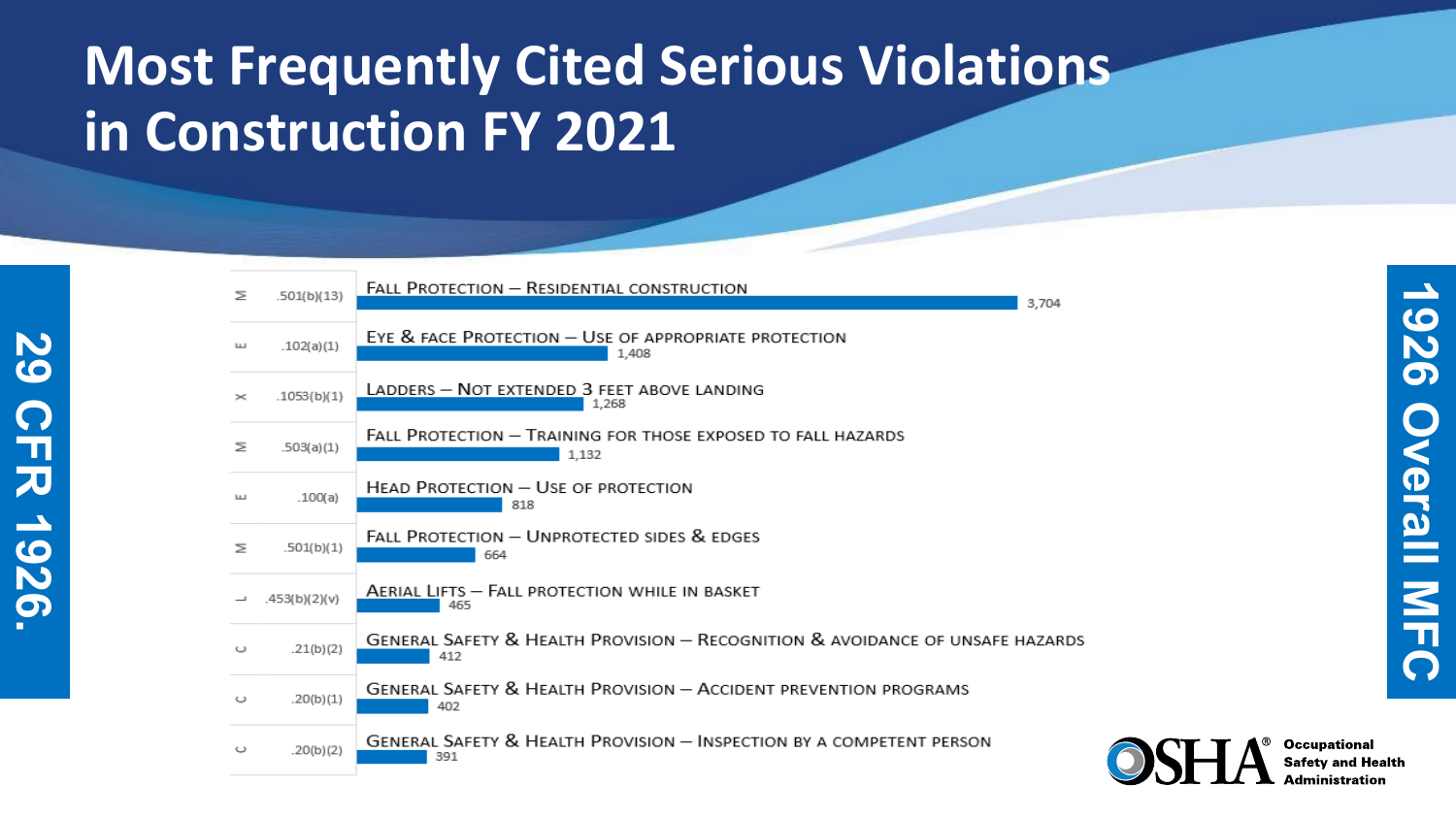## **General Safety & Health Provisions [1926.20 – .35]**

**29 CFR 1926.** 

**CFR 1926** 

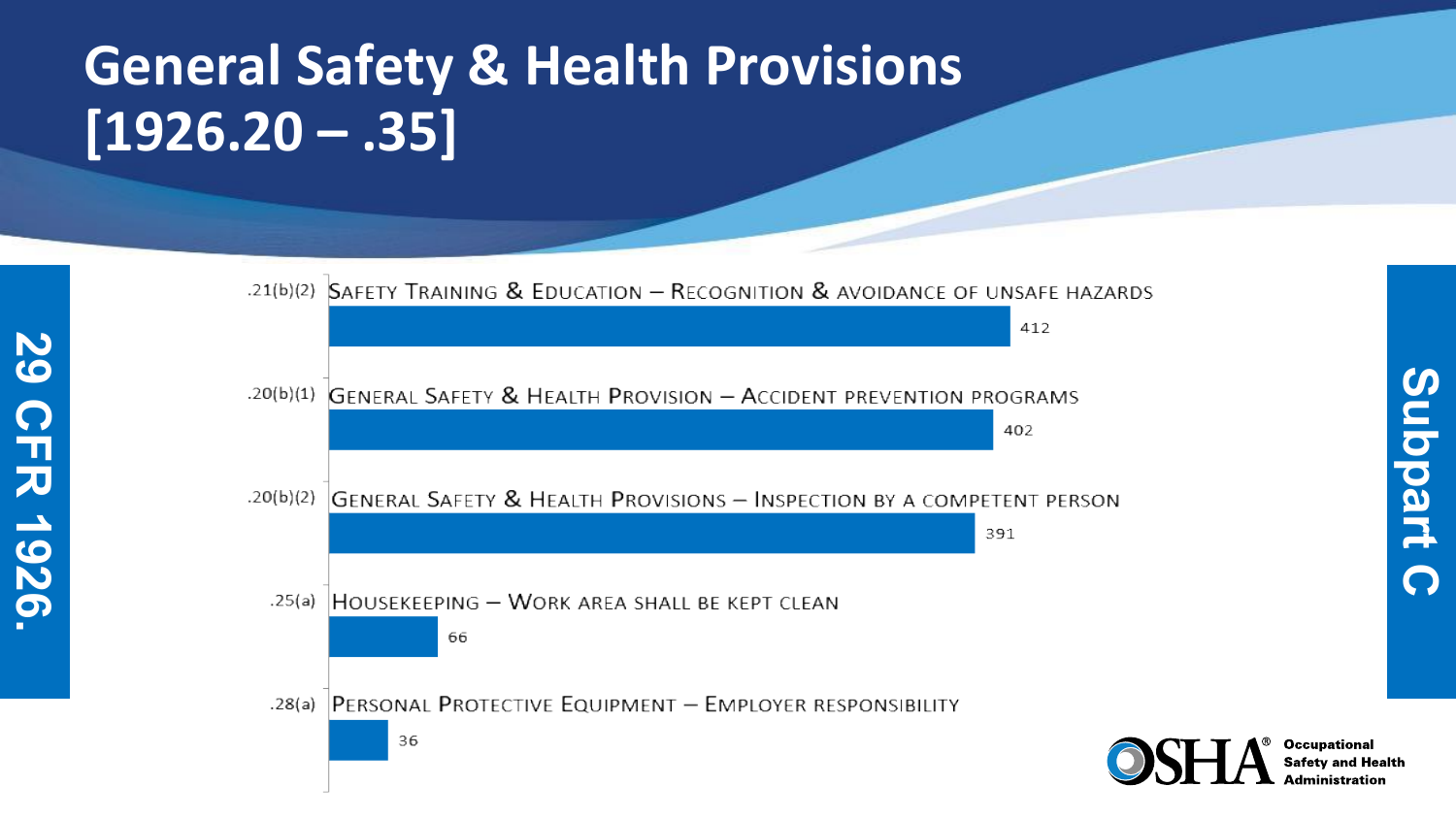### **Occupational Health & Environmental Controls [1926.50 – .66]**

**29 CFR 1926.** 

**CFR 1926** 

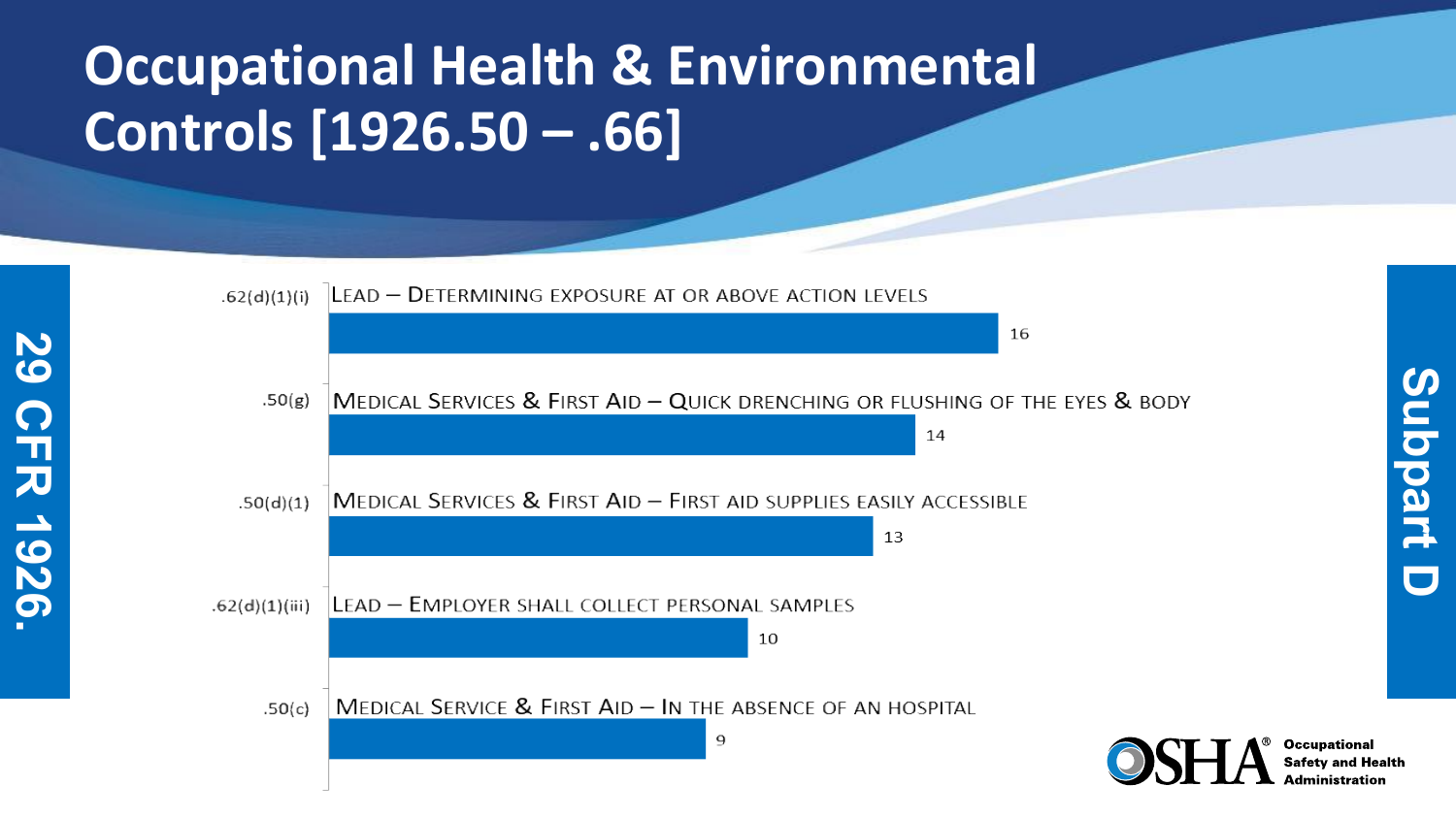### **Personal Protective & Life Saving Equipment [1926.95 – .107]**

**29 CFR 1926.** 

**CFR 1926** 

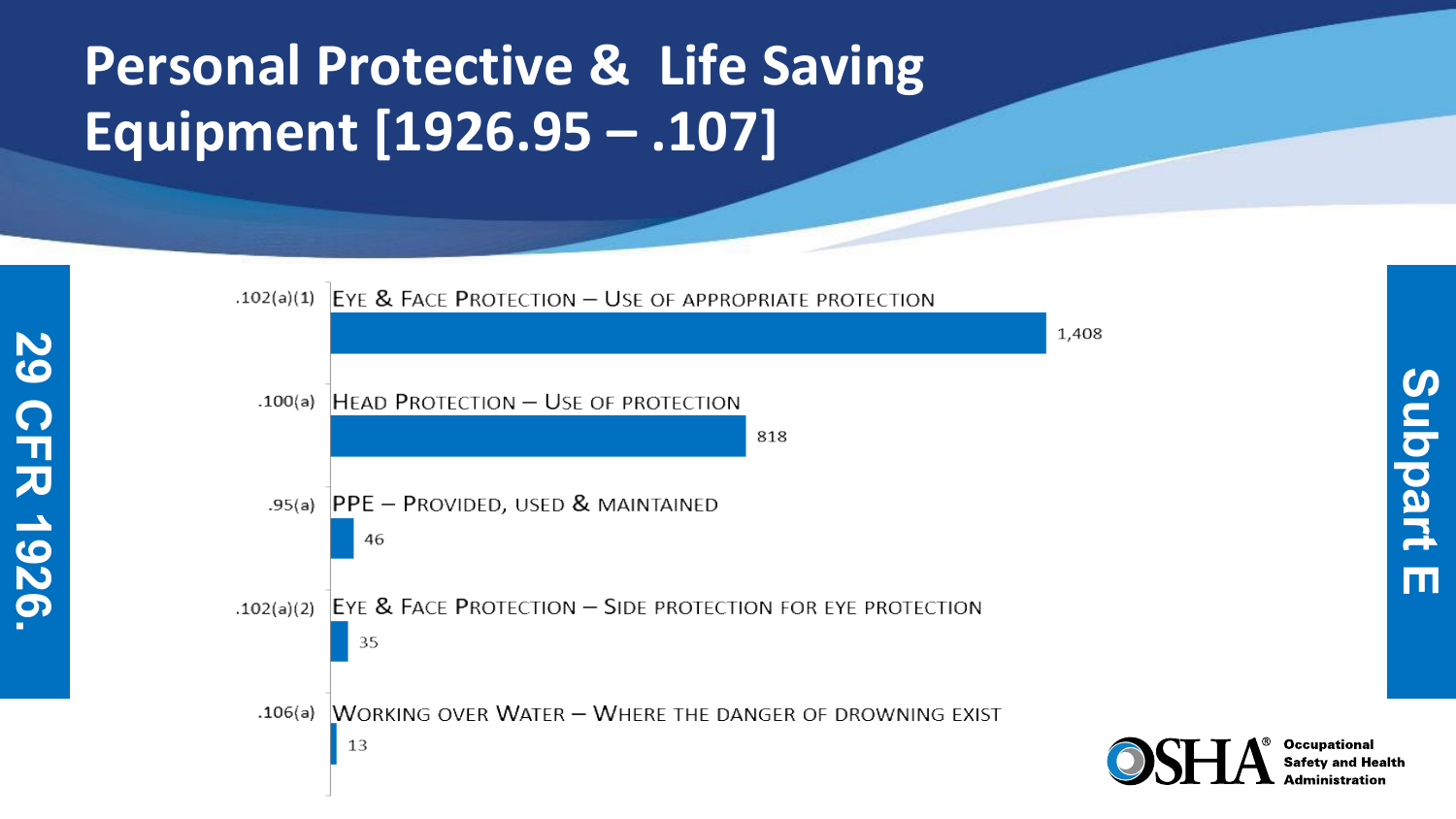#### **Fire Protection & Prevention [1926.150 – .159]**

**29 CFR 1926.** 

**CFR 1926** 

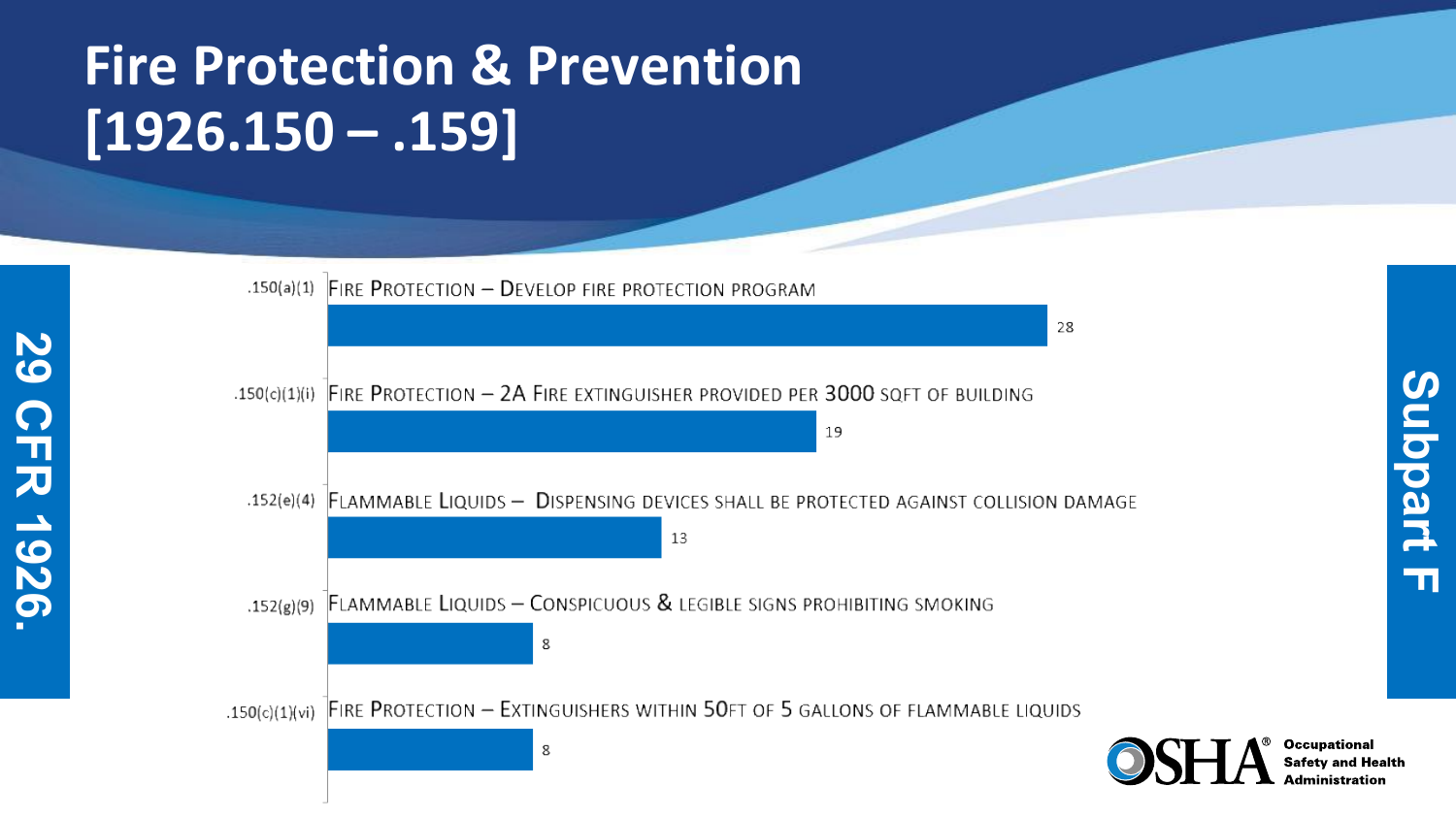### **Signs, Signals & Barricades [1926.200 – .203]**

**29 CFR 1926.** 

**CFR 1926** 

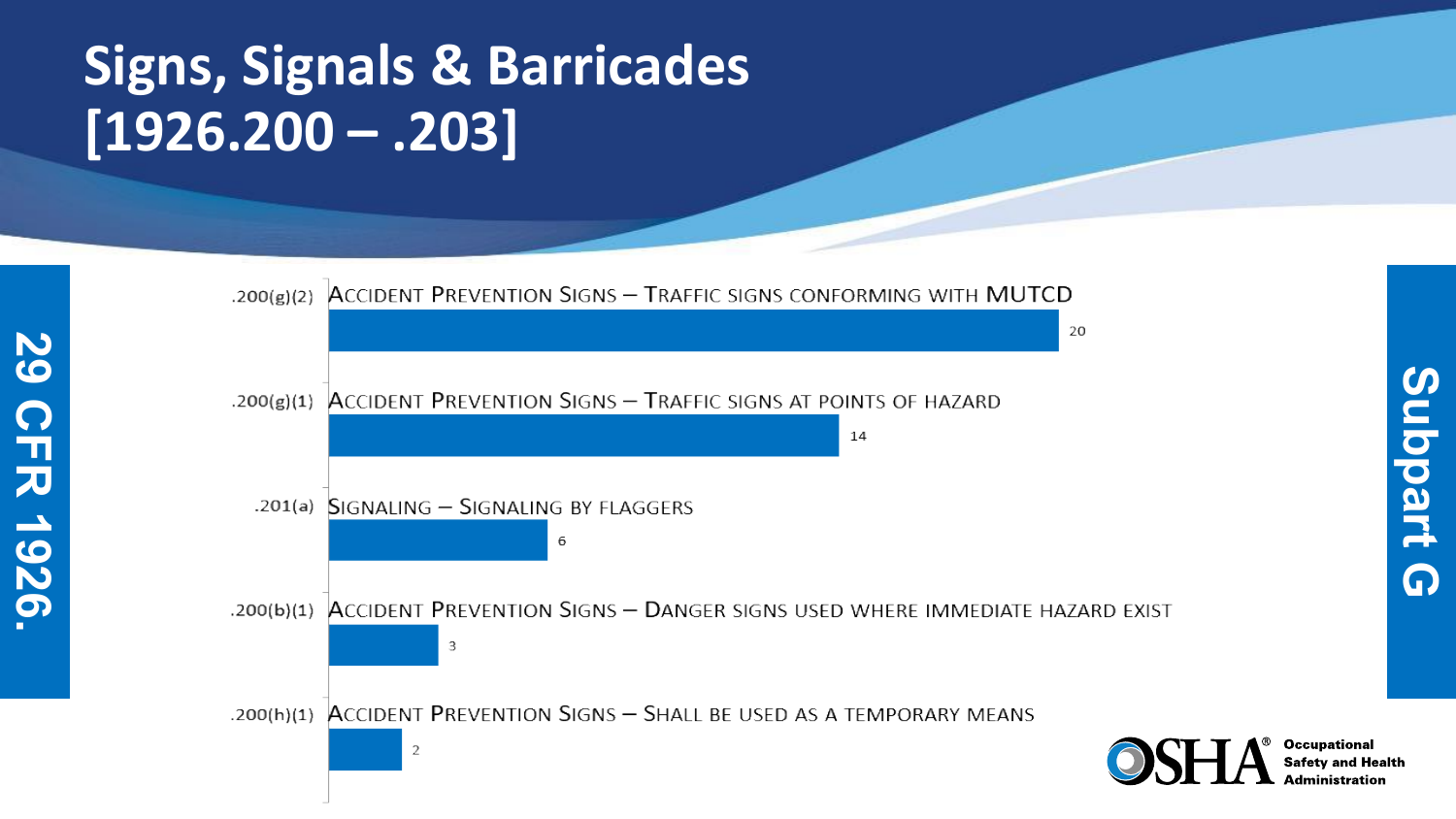## **Materials Handling, Storage, Use & Disposal [1926.250 – .252]**

**29 CFR 1926.** 

**CFR 1926** 

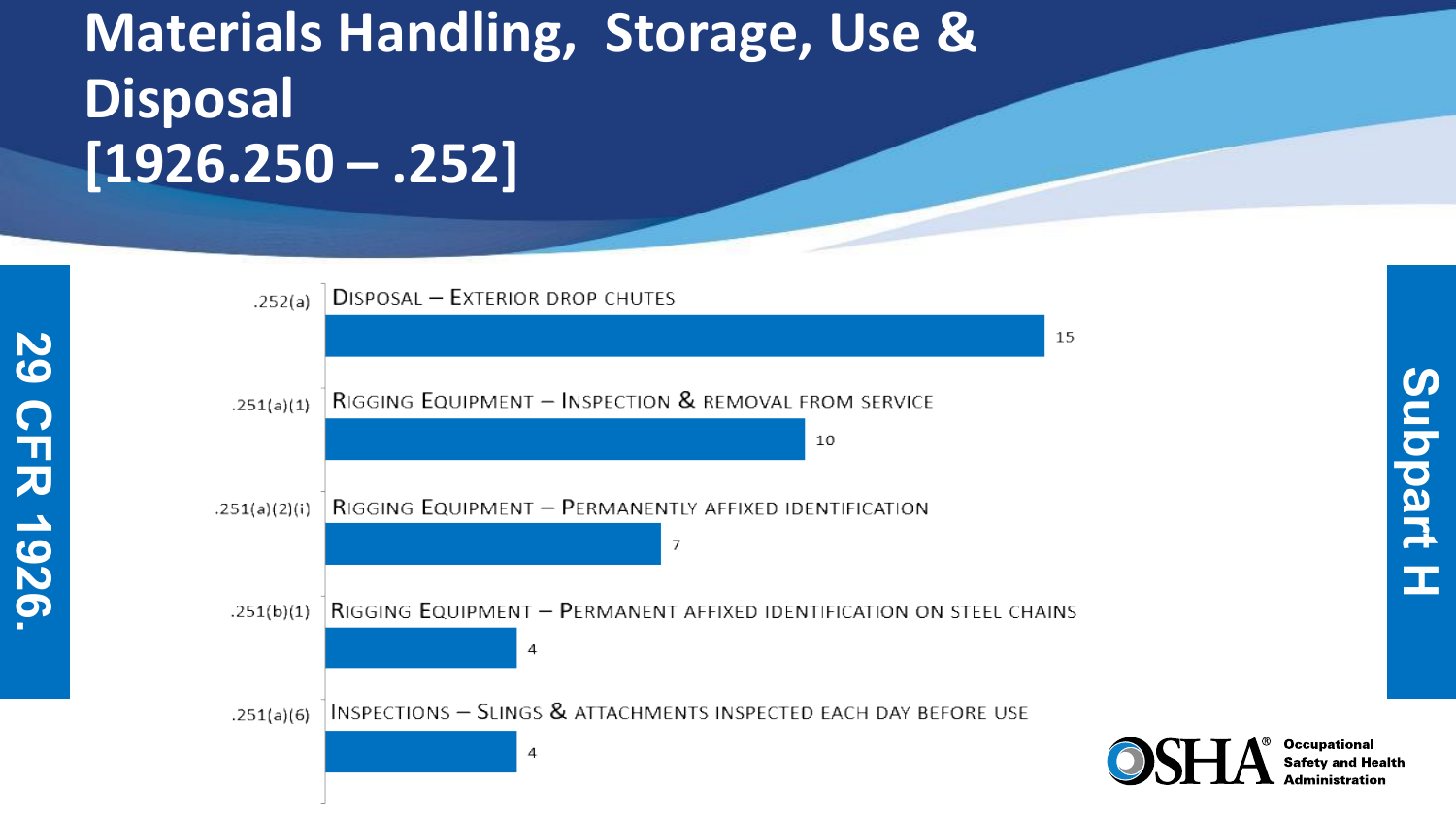### **Tools - Hand & Power [1926.300 – .307]**

**29 CFR 1926.** 

**CFR 1926** 

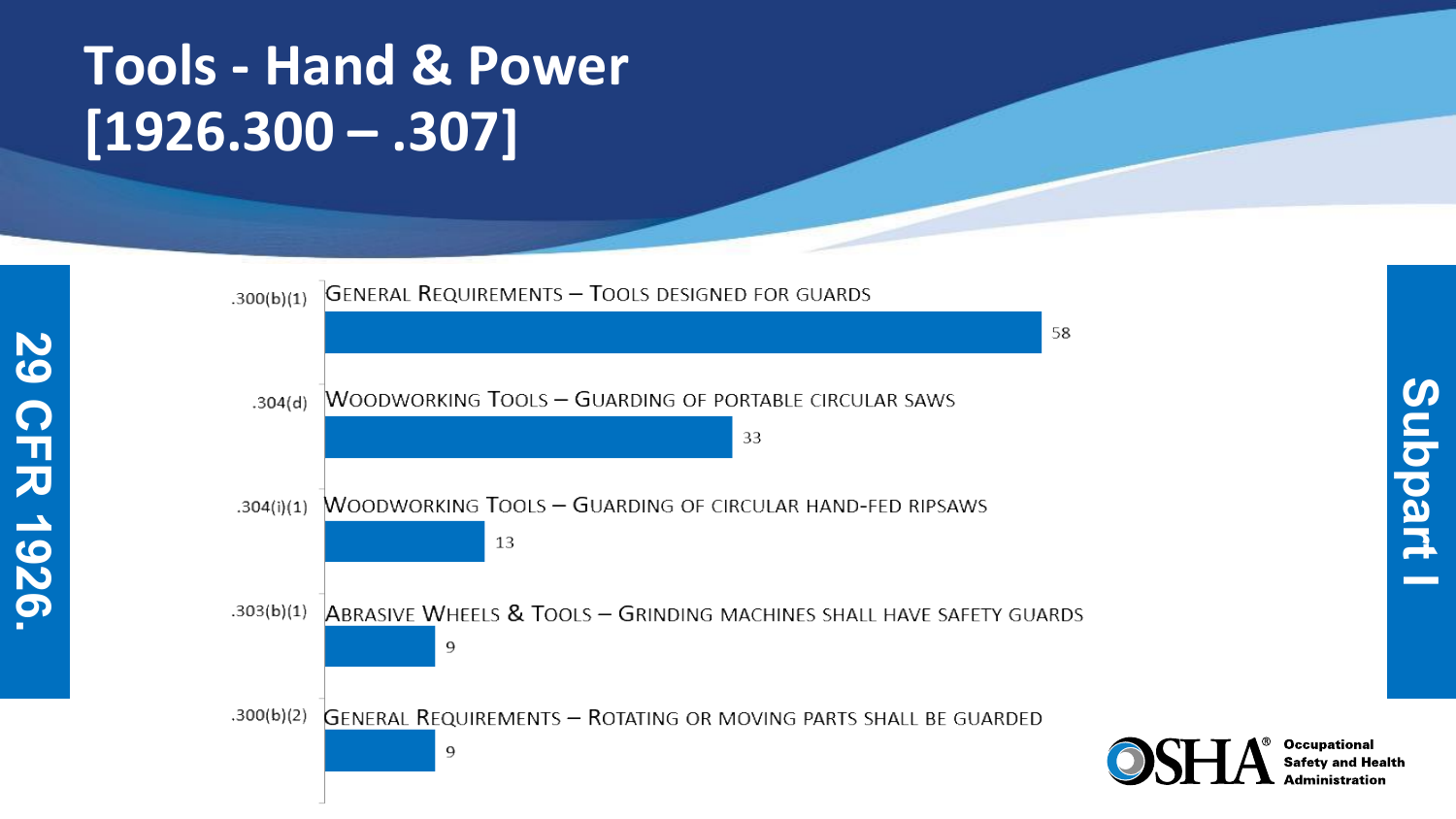## **Welding & Cutting [1926.350 -.354]**

**29 CFR 1926.** 

**CFR 1926** 

82



Occupational Administration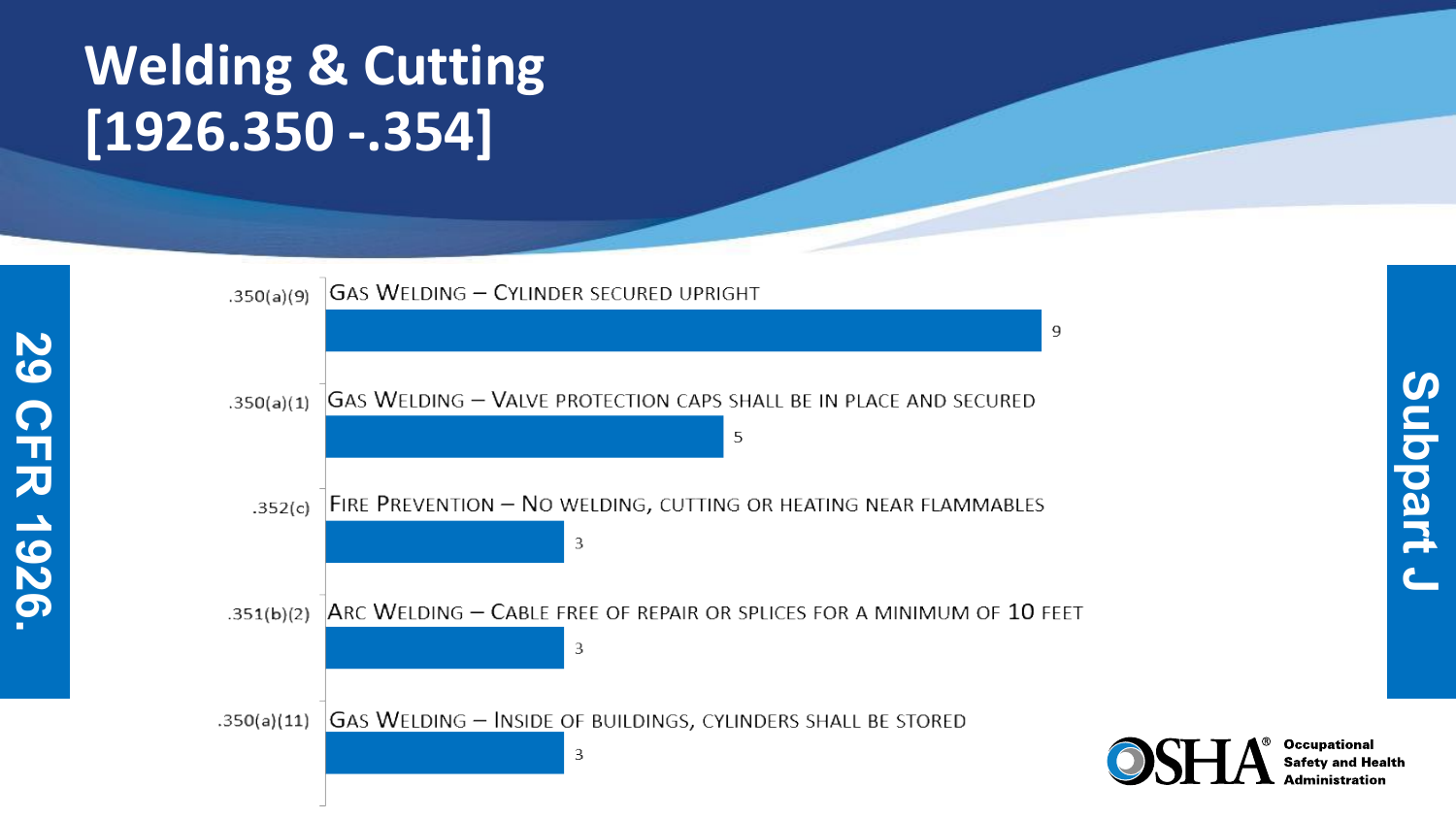### **Electrical [1926.400 – .449]**

**29 CFR 1926.** 

**CFR 1926** 



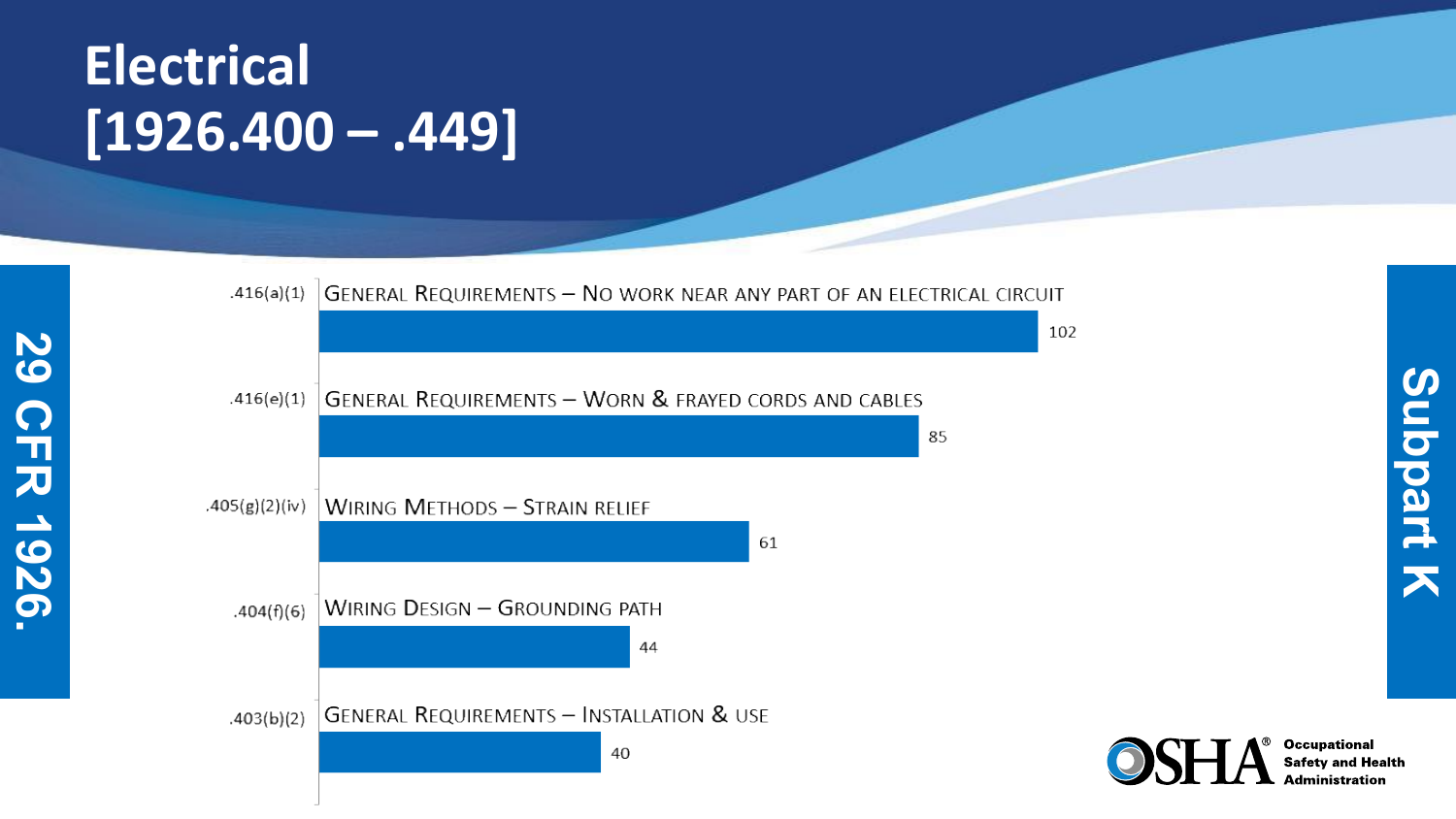## **Scaffolds [1926.450 – .454]**

**29 CFR 1926.** 

**CFR 1926** 

82



**Occupational**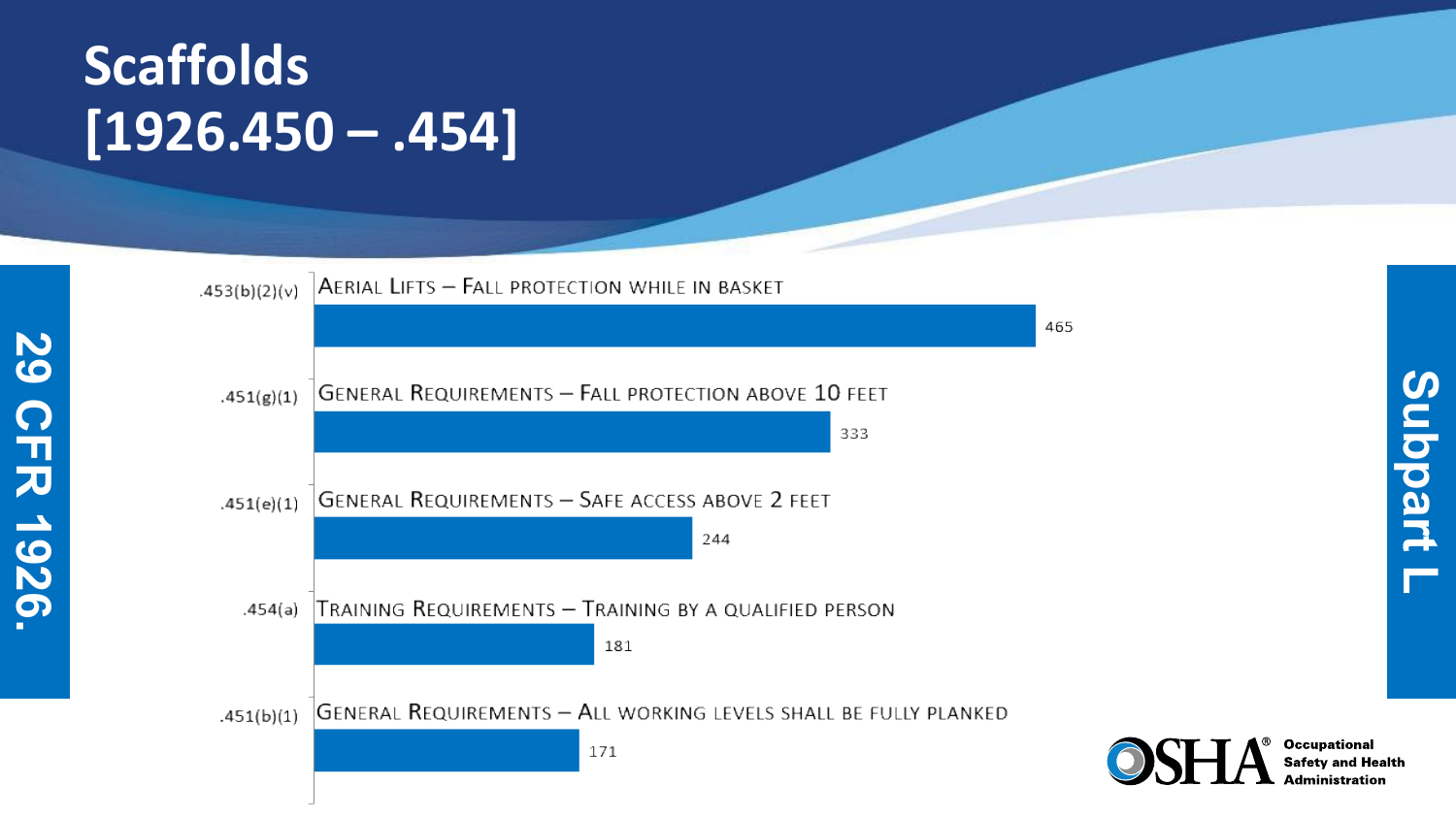#### **Fall Protection [1926.500 – .503]**

**29 CFR 1926.** 

**CFR 1926** 



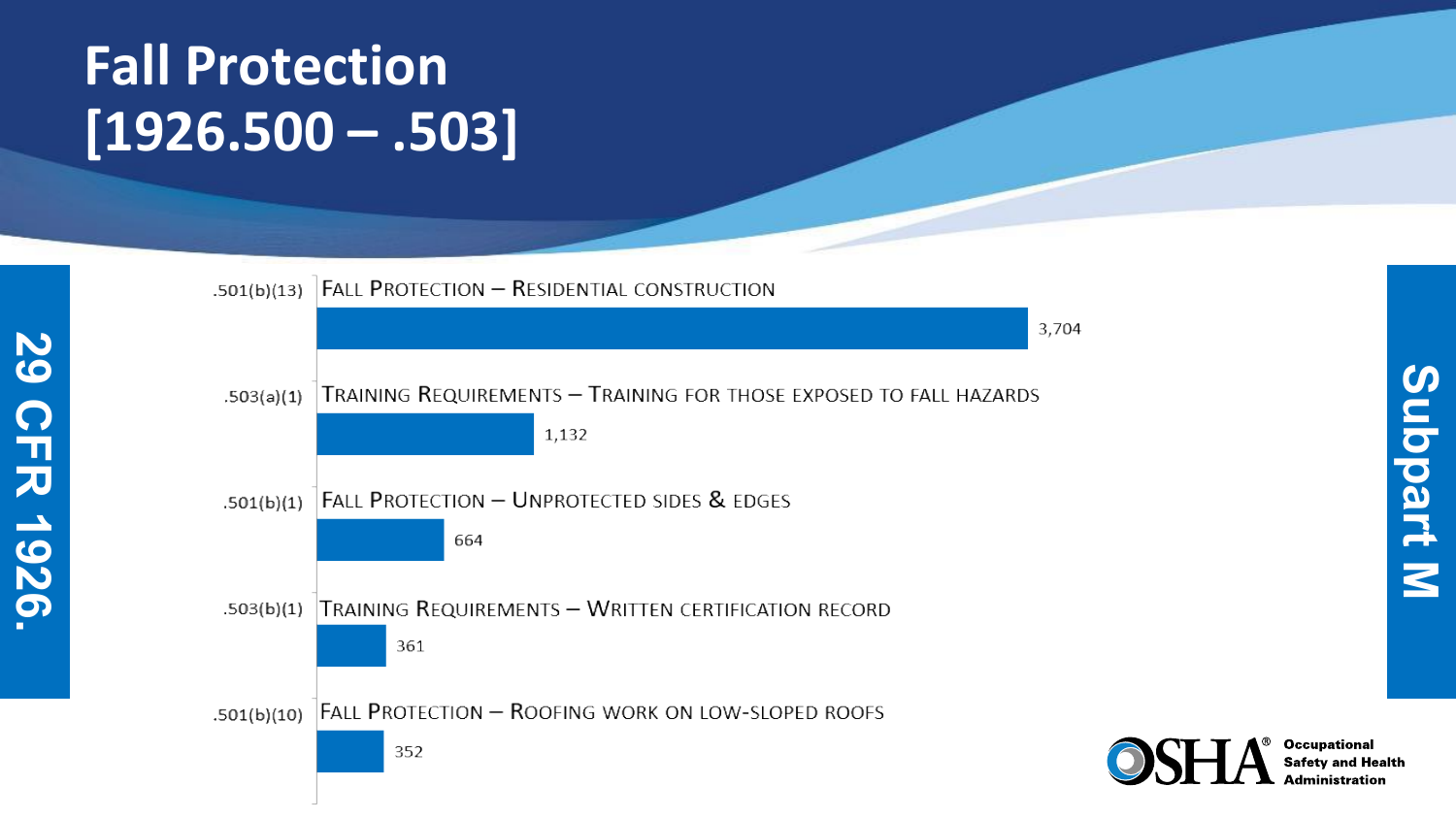## **Helicopters, Hoists, Elevators, & Conveyors [1926.550 – .556]**

**29 CFR 1926.** 

**CFR 1926** 

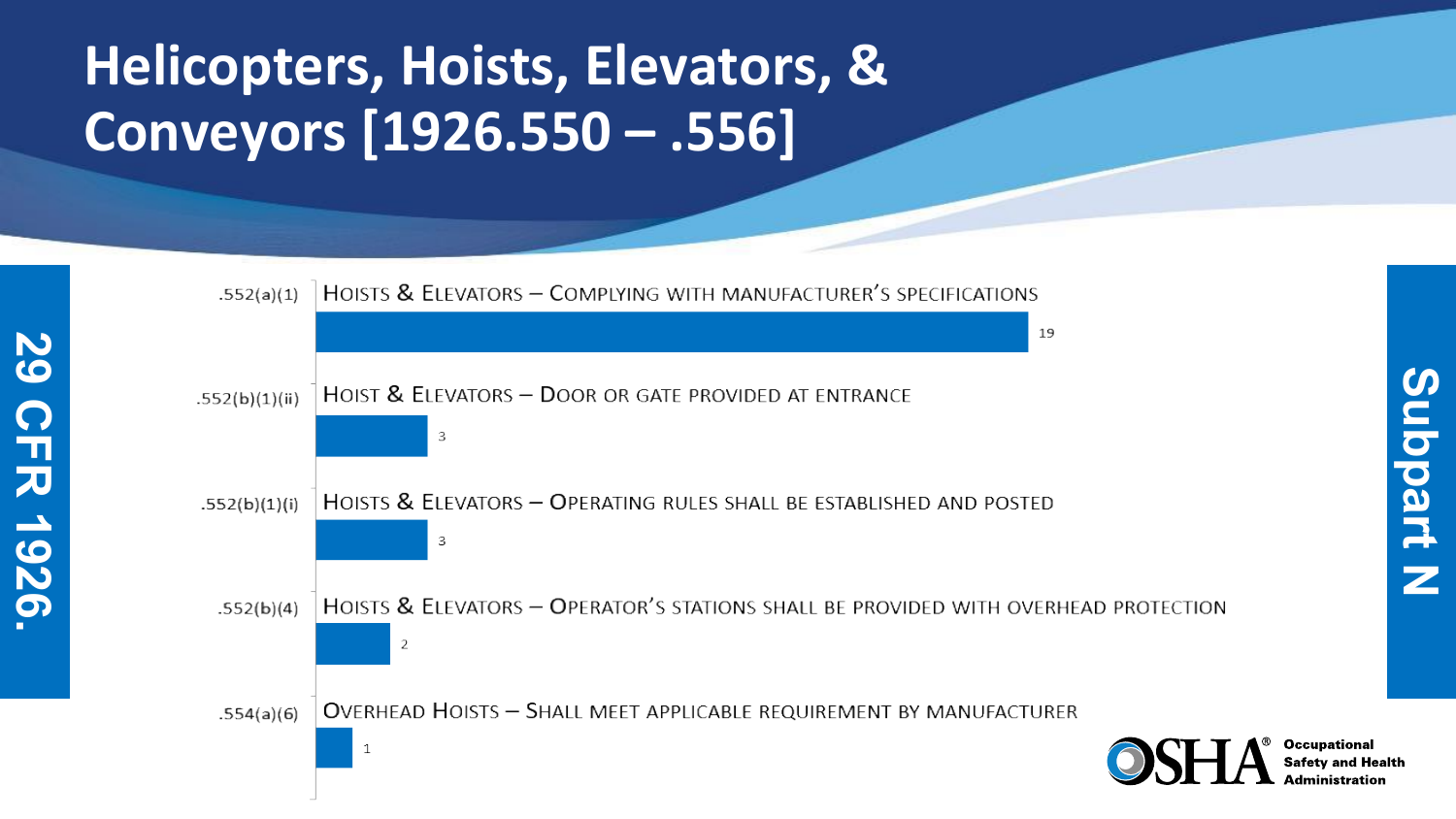### **Motor Vehicles, Mechanized Equipment, & Marine Operations [1926.600 – .606]**

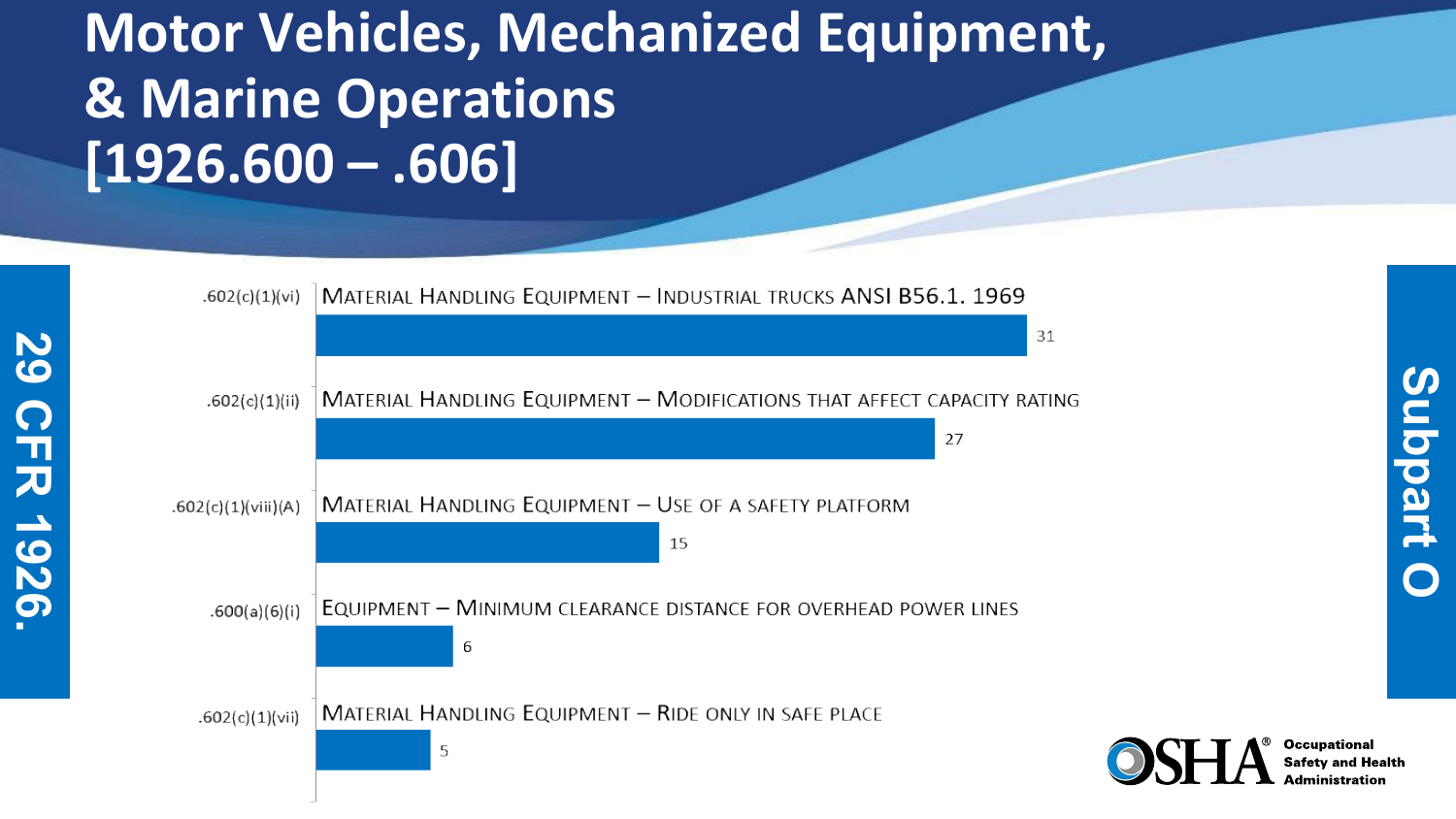#### **Excavations [1926.650 – .652]**

**29 CFR 1926.** 

**CFR 1926** 

82



**Occupational**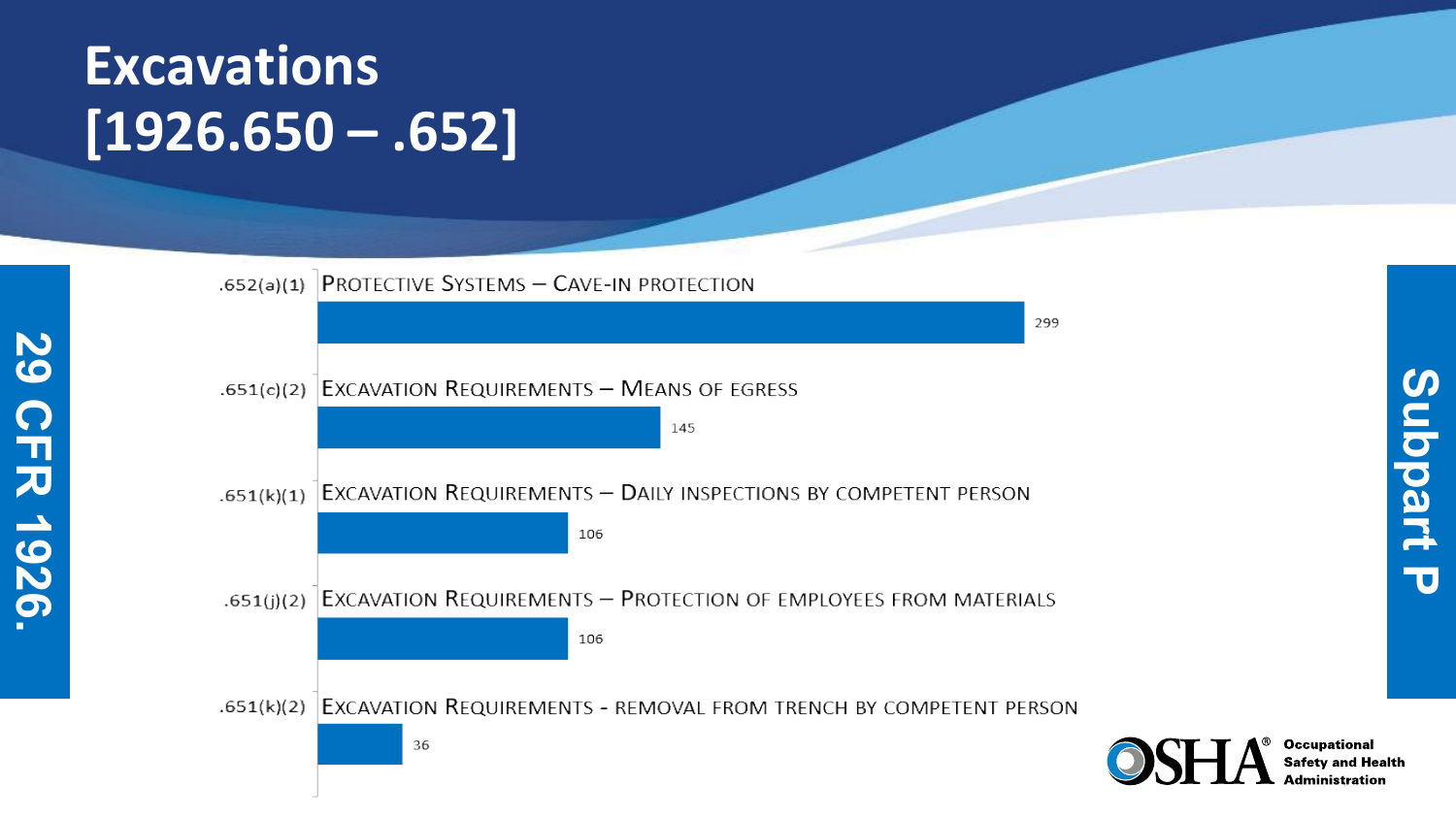### **Concrete & Masonry Construction [1926.700 – .706]**

**29 CFR 1926.** 

**FR 1926** 

82



Occupational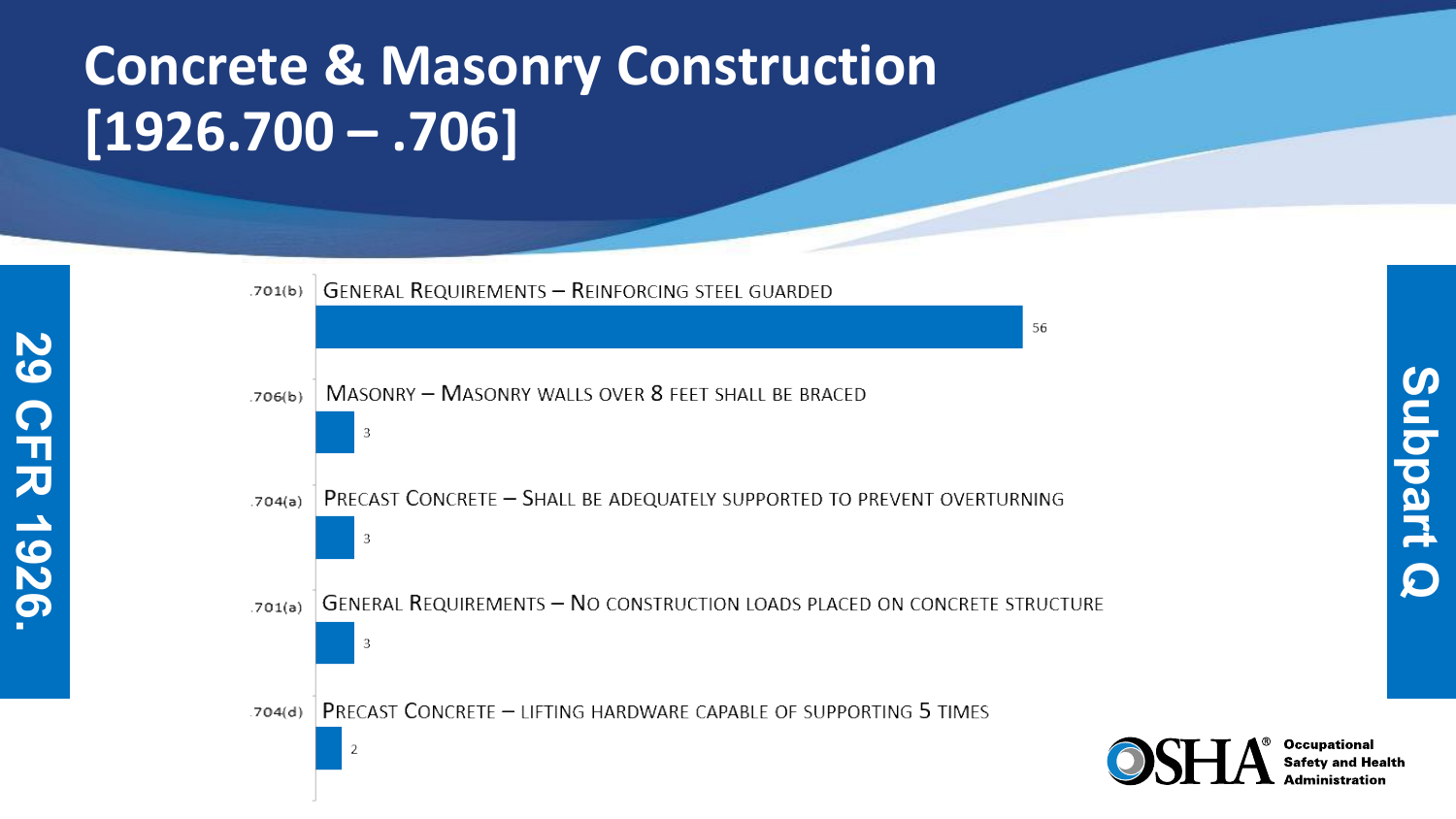### **Steel Erection [1926.750 – .761]**

**29 CFR 1926.** 

**CFR 1926** 

50



 $\boldsymbol{\omega}$ **Subpart R** ubpart 刀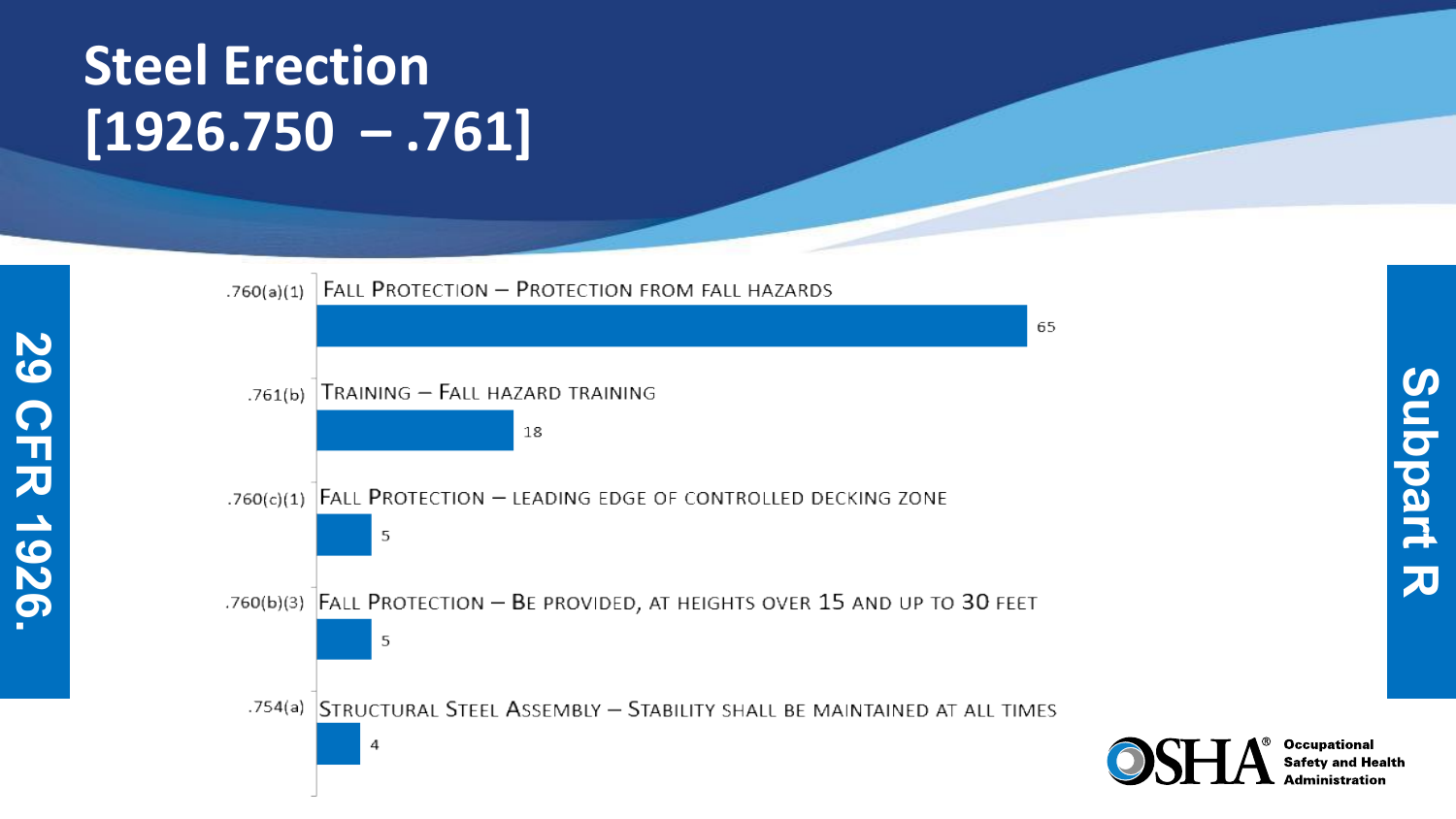#### **Demolition [1926.850 – .860]**

**29 CFR 1926.** 

**CFR 1926** 

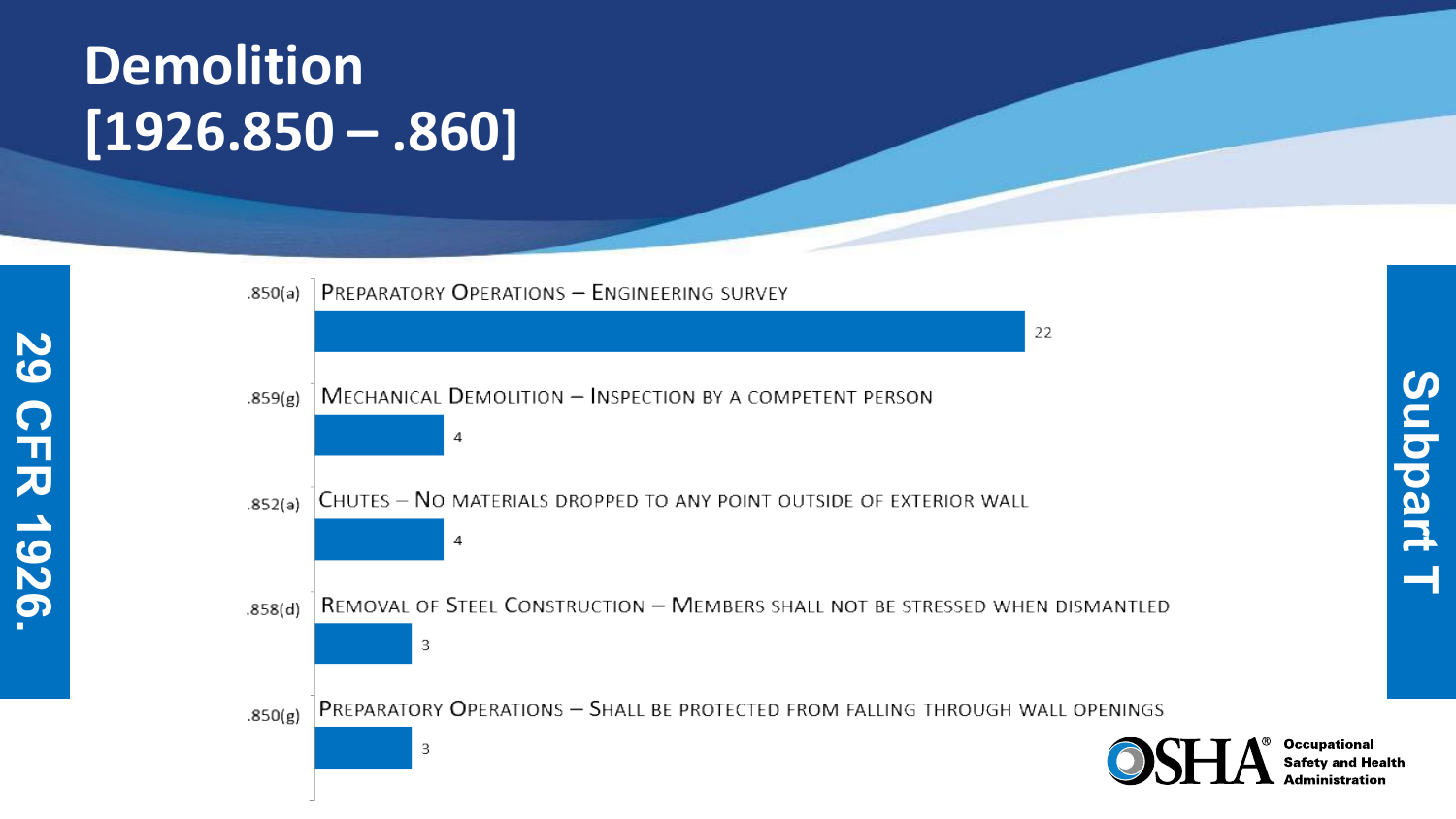## **Electrical Power Transmission & Distribution [1926.950 – .968]**

**29 CFR 1926.** 

**FR 1926** 

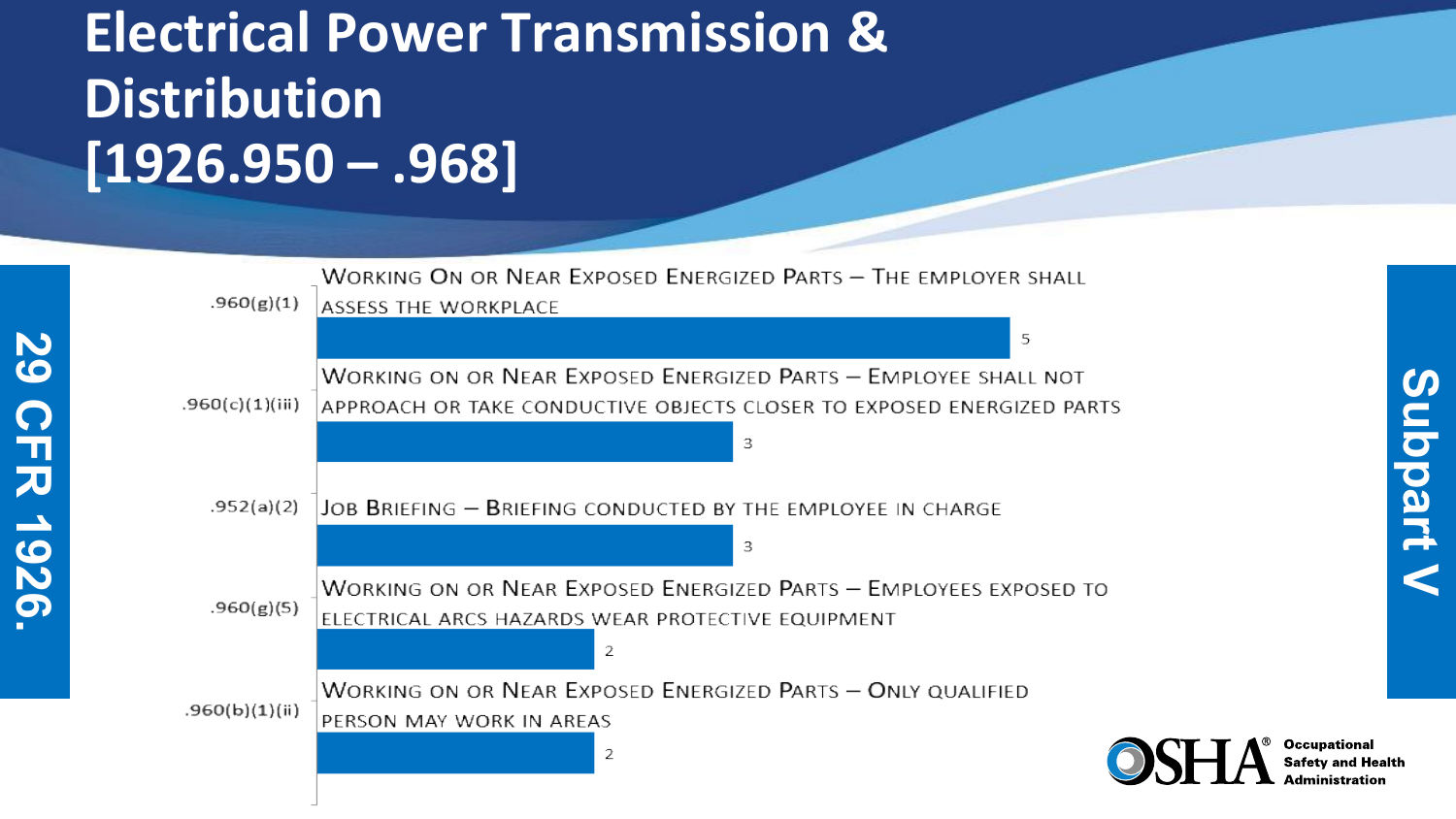## **Stairways & Ladders [1926.1050 – .1060]**

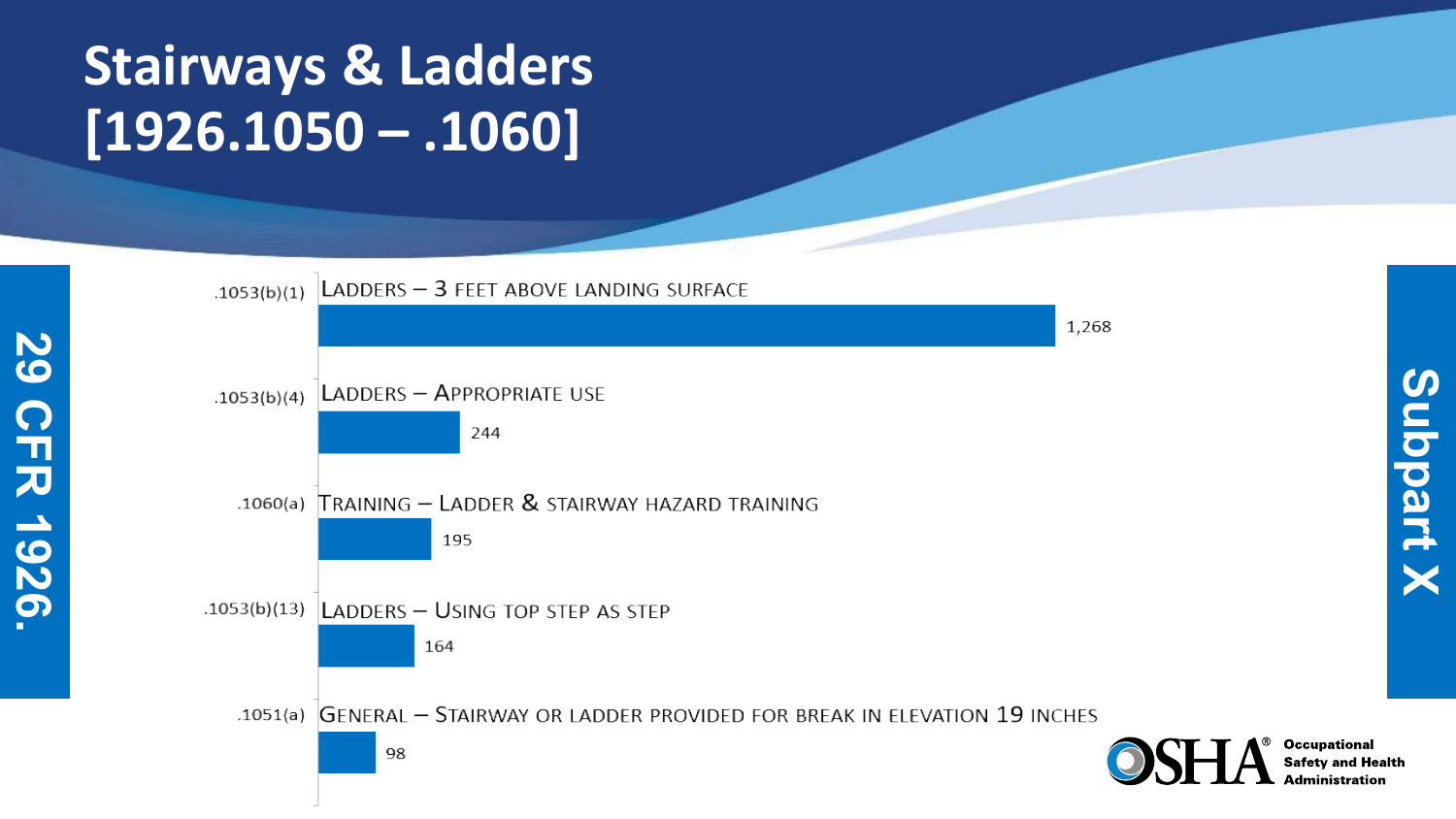## **Toxic & Hazardous Substances [1926.1100 – .1152]**

**29 CFR 1926.** 

**CFR 1926** 

32



**Subpart Z**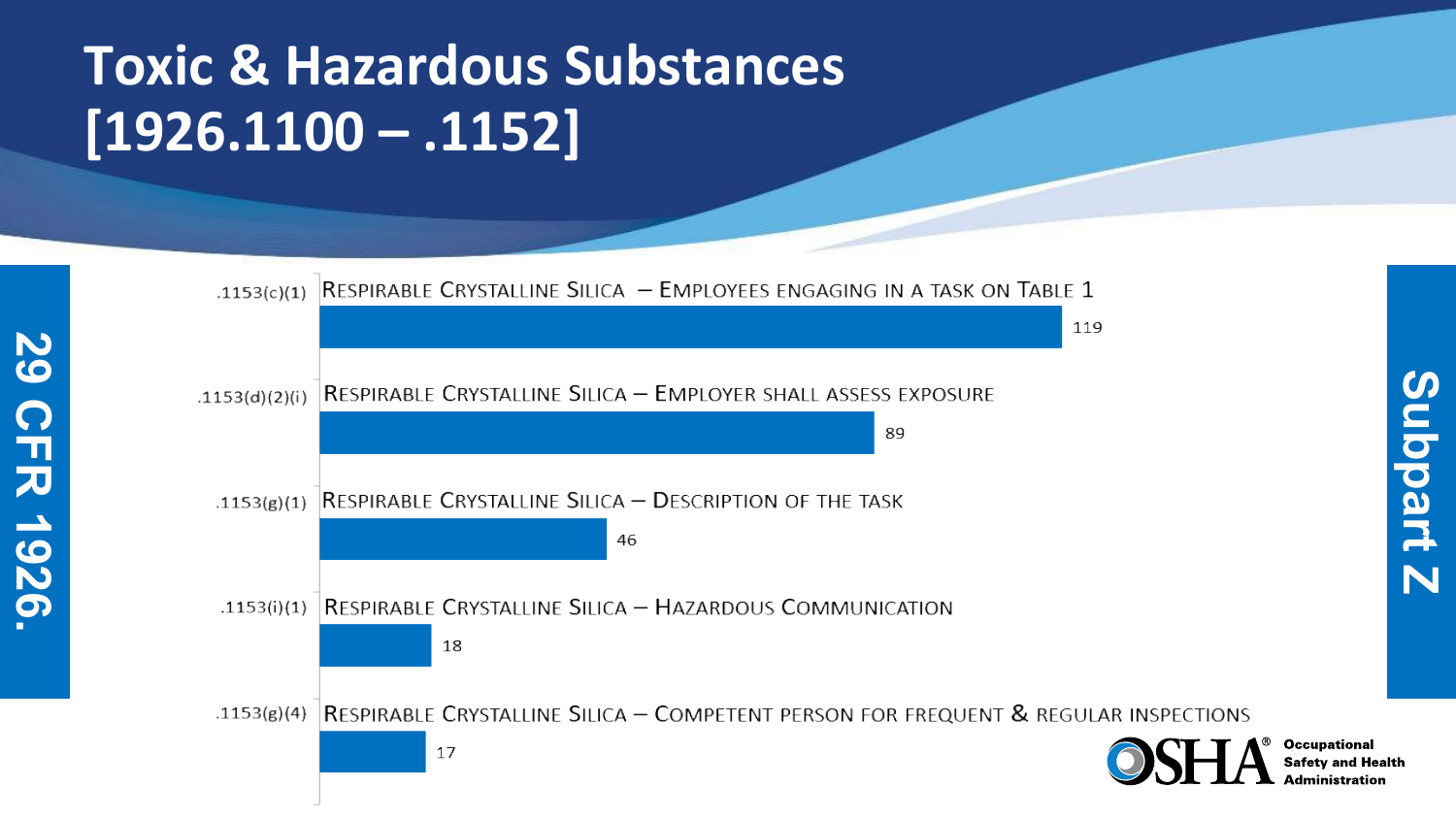## **Confined Space in Construction [1926.1200 – .1212]**

**29 CFR 1926.** 

**CFR 1926**